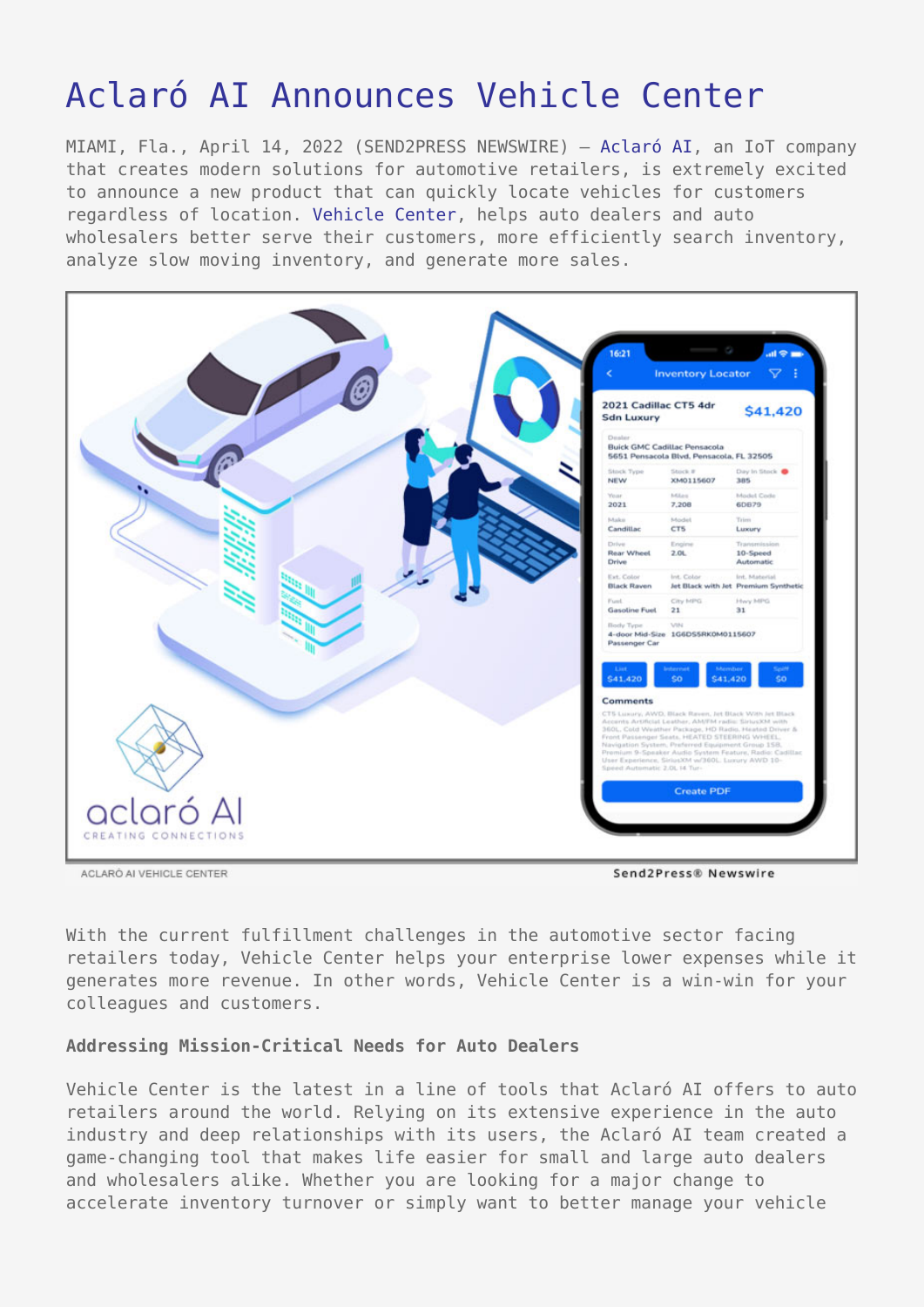inventory across multiple locations, Vehicle Center can create immense value for you.

Simply put, Vehicle Center lets you more easily monitor your vehicle inventory. This is true whether you have one location, multi-rooftop dealership group, or want to search trading partners' inventory across their locations. The software offers a comprehensive dashboard and seamless integration with more than 25,000 dealership websites and dealer content, including photos. Better yet, the dashboard offers hourly updates to all users, so you'll always have a clear and complete view of the inventory on your auto lot.

Through one easy tool, Vehicle Center offers all-devices access to all of your dealer locations. Vehicle Center is the only solution that gives users features like GPS inventory location, demo ride tracking, and movement history. The choice is yours and the Aclaró AI team makes it extremely easy to know exactly which vehicles are located on your property.

Along with this granular view of your business's inventory, Vehicle Center also connects you with your customers. For starters, Vehicle Center lets auto dealers easily capture leads with a comprehensive dealer-branded digital eBrochure. This eBrochure includes OEM build data for all brands, including new and pre-owned vehicles. Once you have settled on the eBrochure that you want to send to a particular prospect, Vehicle Center lets you seamlessly send it through email or text message. A copy is also sent to your salesperson, ensuring that they know exactly what the prospect is looking for while capturing the prospect contact information.

From the Vehicle Center dashboard, you can also export specific inventory data and send that data to a particular prospect. If your sales team is busy or the prospect visits your lot without advance notice, he or she can use a QR label to immediately access the eBrochure. No matter the situation or circumstance, you can put your prospect in a great position to make a purchase.

#### **Creating Value For You and Your Customers**

In the end, Vehicle Center can supercharge the course of your business. Not only does it streamline a dealer's ability to search for a specific vehicle in its inventory, but it serves as a bridge to directly connect to the customer. Instead of creating a piecemeal solution to keep track of your inventory while providing the best customer service, you can instead rely on Vehicle Center.

By using Vehicle Center, you will waste less time and create more value for your colleagues and customers. Whether you are trying to get a better handle on your vehicle inventory or want to make car buying better for your prospects or customers, Vehicle Center can help you achieve your goals.

Learn more about Vehicle Center powered by Aclaró AI: <https://www.aclaro.ai/products/vehicle-center-powered-by-aclaro-ai/>